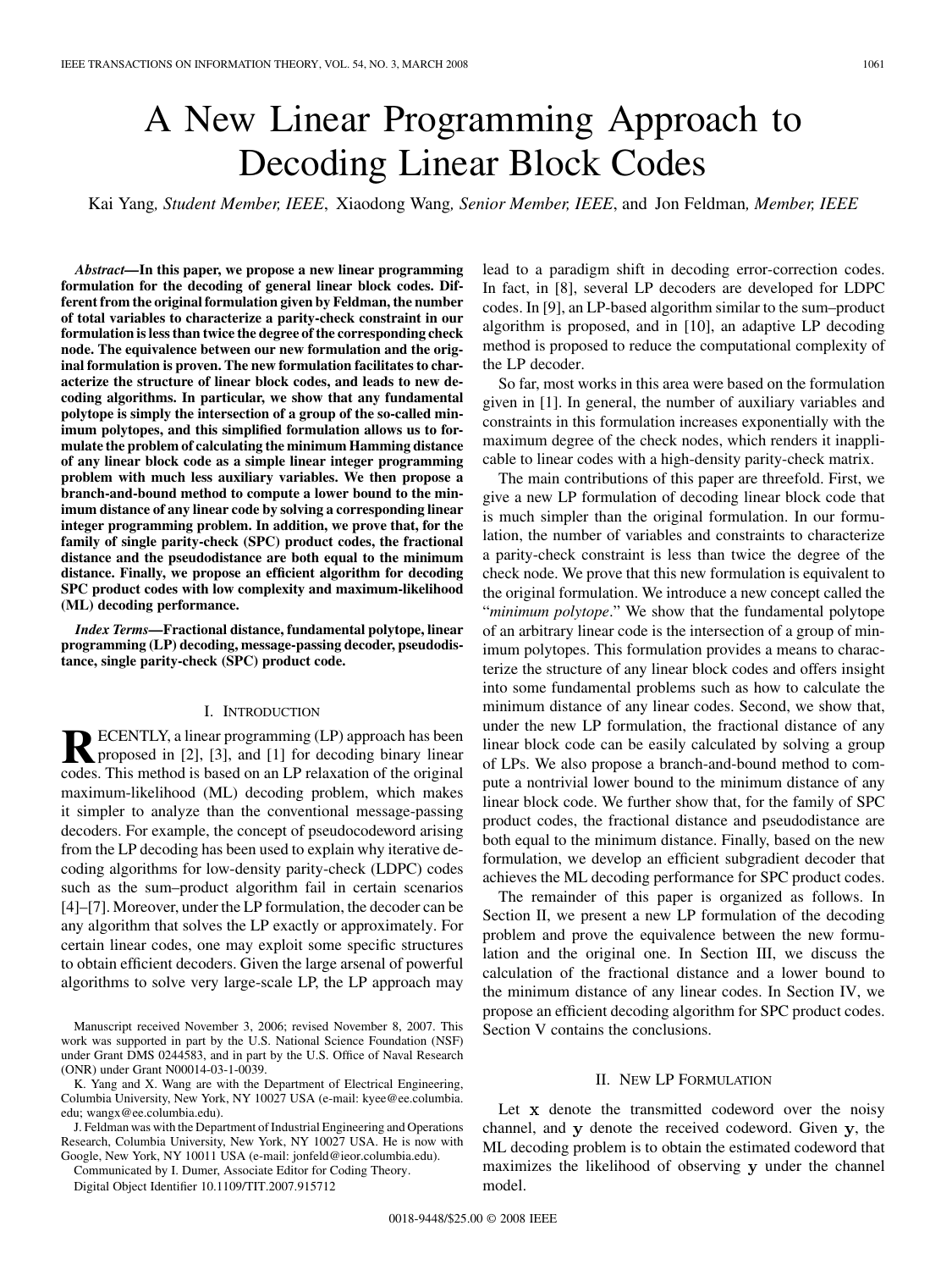

Fig. 1. Graph illustration of the proposed scheme to decompose a parity-check constraint with degree-6 into four parity-check constraints with degree-3.

Define  $\nu_i$  as the log–likelihood ratio given by

$$
\nu_i = \log \frac{\Pr[y_i | x_i = 0]}{\Pr[y_i | x_i = 1]}.
$$
\n(1)

The ML decoding over any binary memoryless symmetric channel corresponds to finding the codeword that minimizes  $\sum_{i=1}^n \nu_i f_i$  [1]. We may interpret  $\nu_i$  as the "cost" of decoding  $f_i = 1$ .

Denote the parity-check matrix of the binary linear code as  $\mathbf{H} = [H_{ij}]_{m \times n}$ ; the integer programming formulation of the ML decoding problem is then given by

$$
\begin{aligned}\n\min \quad & \sum_{j=1}^{n} \nu_j f_j \\
\text{s.t.} \quad & \left[ \sum_{j=1}^{n} H_{ij} f_j \right]_2 = 0 \qquad \forall \, i \quad \text{and} \quad f_j \in \{0, 1\} \qquad \forall \, j \\
& \tag{2}\n\end{aligned}
$$

where  $\lceil \cdot \rceil_2$  denotes the modular-2 operation.

## *A. Basic Idea*

In this section, we present a cascaded integer programming formulation for the problem of ML decoding of a binary linear code. This leads directly to the LP formulation via relaxation.

The integer programming problem given in (2) is very hard to solve, because the polyhedron determined by the constraints cannot be described in polynomial time of the code length. A standard approach is to relax the original polyhedron to be some other convex set so that the transformed problem is tractable.

However, both constraints in (2) are nonlinear, thus it is challenging to obtain a proper relaxation of the original problem.

In [1], the ML decoding problem is reformulated based on the corresponding Tanner graph. The key idea is to introduce auxiliary variables and to replace the constraints  $[\sum_{j=1}^{n} H_{ij}f_j]_2 = 0$ ,  $\forall$  *i*, by certain linear equalities and inequalities. However, the number of constraints and variables in this formulation increases quickly with the degree of the check node.

Here, we propose a new formulation for the LP decoding problem. The number of variables and constraints in our new formulation is only about twice the degree of the check node. The basic idea is to decompose a high-degree check node into several low-degree check nodes. We can then use simple equalities and inequalities to represent the local constraints. This decomposition approach is demonstrated in Fig. 1. Considering the following parity-check constraint:

$$
\[f_1^{(0)} + f_2^{(0)} + f_3^{(0)} + f_4^{(0)} + f_5^{(0)} + f_6^{(0)}\]_2 = 0, \qquad f_i^{(0)} \in \{0, 1\}
$$
\n(3)

define auxiliary variables  $f_1^{(1)}$ ,  $f_2^{(1)}$ , and  $f_3^{(1)}$ . It is easy to verify that the parity-check constraint in (3) is equivalent to the following set of constraints:

$$
\begin{bmatrix} f_1^{(0)} + f_2^{(0)} + f_1^{(1)} \end{bmatrix}_2 = 0, \quad \begin{bmatrix} f_3^{(0)} + f_4^{(0)} + f_2^{(1)} \end{bmatrix}_2 = 0,
$$
  

$$
\begin{bmatrix} f_5^{(0)} + f_6^{(0)} + f_3^{(1)} \end{bmatrix}_2 = 0, \quad \begin{bmatrix} f_1^{(1)} + f_2^{(1)} + f_3^{(1)} \end{bmatrix}_2 = 0,
$$
  

$$
f_i^{(0)}, f_i^{(1)} \in \{0, 1\}.
$$
 (4)

The previous transformation is performed because each paritycheck constraint  $[f_1 + f_2 + f_3]_2 = 0$  can be characterized by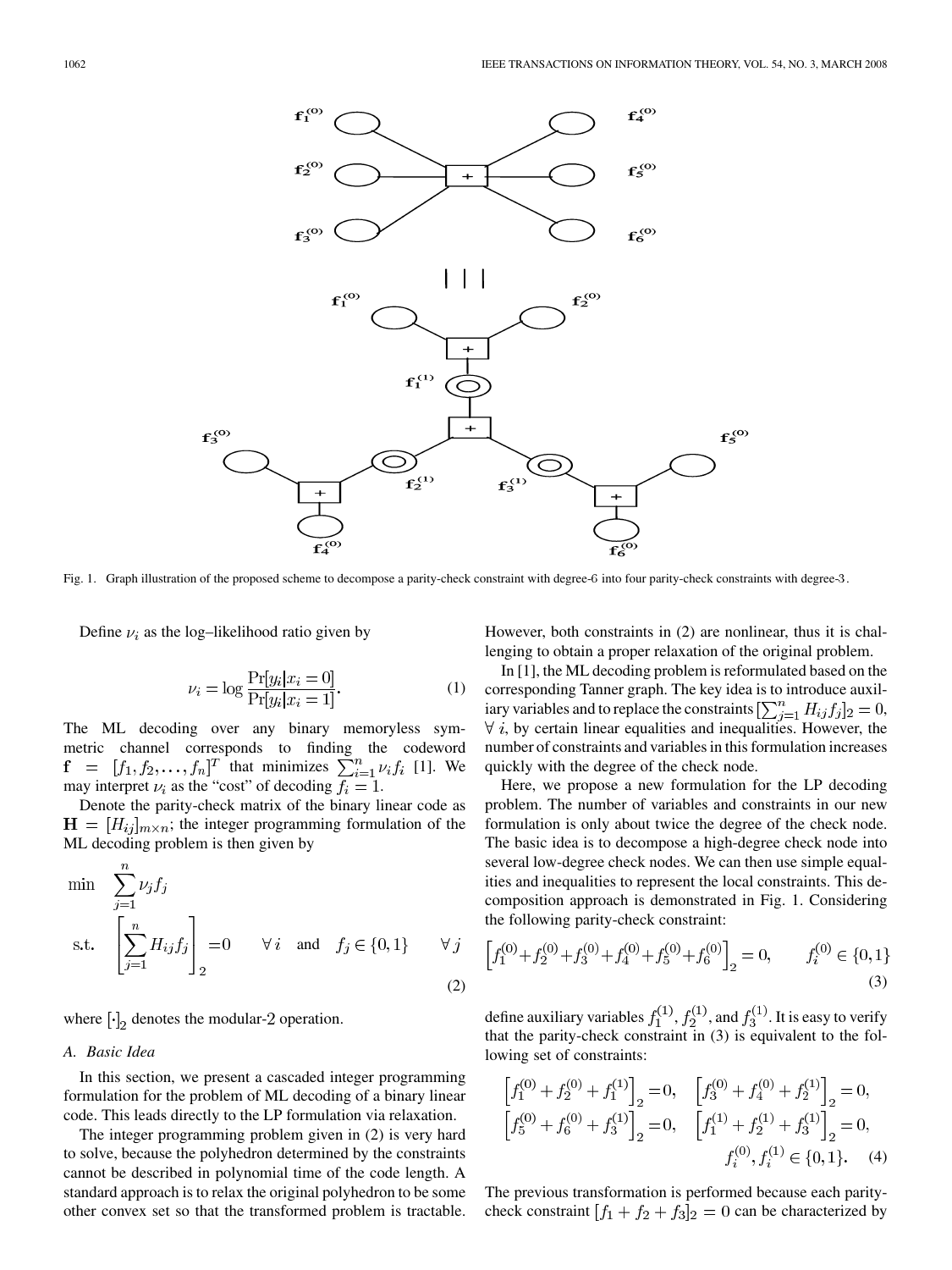a group of linear constraints which, together with the integer constraints  $f_i \in \{0,1\}$ , lead to an equivalent representation of the constraints in (3). Specifically, it can be verified that the parity-check constraints given in (4) are equivalent to the following group of constraints:

$$
f_1^{(0)} + f_2^{(0)} + f_1^{(1)} \le 2, \quad f_1^{(0)} \le f_2^{(0)} + f_1^{(1)},
$$
  
\n
$$
f_2^{(0)} \le f_1^{(0)} + f_1^{(1)}, \quad f_1^{(1)} \le f_1^{(0)} + f_2^{(0)},
$$
  
\n
$$
f_3^{(0)} + f_4^{(0)} + f_2^{(1)} \le 2, \quad f_3^{(0)} \le f_4^{(0)} + f_2^{(1)},
$$
  
\n
$$
f_4^{(0)} \le f_3^{(0)} + f_2^{(1)}, \quad f_2^{(1)} \le f_3^{(0)} + f_4^{(0)},
$$
  
\n
$$
f_5^{(0)} + f_6^{(0)} + f_3^{(1)} \le 2, \quad f_5^{(0)} \le f_6^{(0)} + f_3^{(1)}, \quad f_i^{(0)} \in \{0, 1\}.
$$
  
\n
$$
f_6^{(0)} \le f_5^{(0)} + f_3^{(1)}, \quad f_3^{(1)} \le f_5^{(0)} + f_6^{(0)}, \quad f_i^{(1)} \in \{0, 1\}.
$$
  
\n(5)

We can then relax the integer constraints into the linear constraints  $f_i^{(0)}, f_i^{(1)} \in [0,1]$  such that a new formation of the LP decoding problem can be obtained. A general statement of the previous transformation and the corresponding proofs are given next.

## *B. Cascaded Integer Programming Formulation of Ml Decoding*

Assume there are  $\gamma_i$  ones in the *i*th row of the parity-check matrix **H** with the index  $[\beta_1, \dots, \beta_{\gamma_i}]$ . Thus, the *i*th paritycheck constraint can be written as

$$
\left[\sum_{k=1}^{\gamma_i} f_{\beta_k}\right]_2 = 0, \qquad f_{\beta_k} \in \{0, 1\}.
$$
 (6)

Let  $f_k^{(0)} = f_{\beta_k}$ , if  $\gamma_i$  is an even number, i.e.,  $\gamma_i = 2l^{(1)}$ ; similarly to the previous example, the original parity-check constraint in (6) can be rewritten as follows:

$$
\begin{bmatrix} f_{2k-1}^{(0)} + f_{2k}^{(0)} + f_k^{(1)} \end{bmatrix}_2 = 0, \qquad k = 1, 2, \dots, l^{(1)}
$$

$$
\begin{bmatrix} l^{(1)} \\ \sum_{k=1}^{l^{(1)}} f_k^{(1)} \end{bmatrix}_2 = 0, \qquad f_{2k-1}^{(0)}, f_{2k}^{(0)}, f_k^{(1)} \in \{0, 1\}.
$$

$$
(7)
$$

If  $\gamma_i$  is an odd number, i.e.,  $\gamma_i = 2l^{(1)} - 1$ , we can have the similar transformation given by

$$
\[f_{2k-1}^{(0)} + f_{2k}^{(0)} + f_k^{(1)}\]_2 = 0, \qquad k = 1, 2, \dots, l^{(1)} - 1
$$

$$
f_{2k-1}^{(0)} = f_k^{(1)}, \qquad k = l^{(1)}
$$

$$
\[\left(\sum_{k=1}^{l^{(1)}} f_k^{(1)}\right)_2 = 0, \qquad f_{2k-1}^{(0)}, f_{2k}^{(0)}, f_k^{(1)} \in \{0, 1\}.
$$

$$
(8)
$$

*Proposition 1:* Assume there are  $\gamma_i$  ones in the *i*th row of the parity-check matrix **H**, then let  $[\beta_1, \ldots, \beta_{\gamma_i}]$  represent the index of 1s. Define  $\Omega_0^{(i)} \triangleq \{f = [f_1, \ldots, f_n] : 0 \leq f_i \leq 1, \}$ ,  $[f_1^{(0)}, \ldots, f_{\gamma_i}^{(0)}]$  satisfy the constraints given in (6) }, and  $\Omega_1^{(i)} \triangleq \{ \mathbf{f} = [f_1, \ldots, f_n] : 0 \leq f_i \leq 1, f_k^{(1)} = f_{\beta_k}, \}$ 

satisfy the constraints given in  $(7)$  or  $(8)$  . Then, .

*Proof:* Assume  $\gamma_i$  is an even number, for any  $f \in \Omega_0^{(i)}$ , and let  $f_k^{(0)} = f_{\beta_k}$ ,  $\forall$  k; it follows that  $[\sum_{k=1}^{\gamma_i} f_k^{(0)}]_2 = 0$ . We can generate  $\{f_k^{(1)}\}$  by the following:

$$
f_k^{(1)} = \left[f_{2k-1}^{(0)} + f_{2k}^{(0)}\right]_2, \qquad k = 1, 2, \dots, l^{(1)}.
$$
 (9)

Thus, we have  $\sum_{k=1}^{k} f_k^{(1)} \vert_2 = 0$ , which means  $f \in \Omega_1^{(i)}$ . Therefore, we have  $\Omega_0^{(i)} \subseteq \Omega_1^{(i)}$ . Similarly, we can show that . Thus,  $\Omega_0^{(i)} = \Omega_1^{(i)}$ . We can show that the proposition holds in a similar way for the case of an odd number.

Moreover, if  $l^{(1)} > 3$ , we can recursively further decompose the parity-check constraint  $\left|\sum_{k=1}^{k} f_k^{(1)}\right| = 0$  similar to (7) or (8). Let  $l^{(0)} = \gamma_i$ . At the jth decomposition step, we have . The transformation at the  $j$ th step can be written as

$$
\begin{aligned}\n\left[f_{2k-1}^{(j-1)} + f_{2k}^{(j-1)} + f_k^{(j)}\right]_2 &= 0, \qquad k = 1, 2, \dots, l^{(j)} - 1 \\
f_{2k-1}^{(j-1)} &= f_k^{(j)}, \qquad k = l^{(j)}, \\
\left[f_{2k-1}^{(j-1)} + f_{2k}^{(j-1)} + f_k^{(j)}\right]_2 &= 0, \qquad k = l^{(j)}, \\
\left[\sum_{k=1}^{l^{(j)}} f_k^{(j)}\right]_2 &= 0 \qquad \text{if } l^{(j-1)} = 2l^{(j)} \\
\left[\sum_{k=1}^{l^{(j)}} f_k^{(j)}\right]_2 &= 0 \\
f_{2k-1}^{(j-1)}, f_{2k}^{(j-1)}, f_k^{(j)} &\in \{0, 1\}, \qquad j = 1, \dots, \kappa_i, \\
\text{where } \kappa_i &= \left[\log_2\left(\frac{\gamma_i}{2}\right)\right].\n\end{aligned}
$$

*Proposition 2:* Assume there are  $\gamma_i$  1s in the *i*th row of the parity-check matrix **H**, and let  $[\beta_1, \ldots, \beta_{\gamma_i}]$  represent the index of 1s. Denote  $\Omega_i^{(i)} \triangleq \{ \boldsymbol{f} = [f_1, \ldots, f_n] : 0 \leq f_i \leq 1, \}$ ,  $[f_1^{(j)},...,f_{\gamma_i}^{(j)}]$  satisfy the constraints given in (10) }. We have  $\Omega_0^{(i)} = \Omega_1^{(i)} = \cdots = \Omega_{\kappa_i}^{(i)}$ .

*Proof:* From Proposition 1, we have 
$$
\Omega_j^{(i)} = \Omega_{j+1}^{(i)}
$$
,  $0 \le j \le \kappa_i - 1$ . Thus,  $\Omega_0^{(i)} = \Omega_1^{(i)} = \cdots = \Omega_{\kappa_i}^{(i)}$ .

The previous decomposition approach can be treated as the extension of the reformulation of a Tanner graph in [11, Fig. 19]. However, the decomposition scheme here provides a more general hierarchical structure and rigorous mathematical proof. Let and  $\mathbf{f} = [f_1, \dots, f_n]^T$ . Since f should satisfy all parity-check constraints, we have  $f \in \Omega_0^{(v)}$ ,  $\forall i$ . Thus, the original optimization problem given in (2) can be written as

$$
\min \mathbf{v}^T \mathbf{f}, \qquad \text{s.t. } \mathbf{f} \in \Omega_0^{(1)} \cap \Omega_0^{(2)} \dots \Omega_0^{(m)}.
$$
 (11)

From Proposition 2, we can replace any  $\Omega_0^{(i)}$  by ,  $\forall i$  without changing the solution. In particular, we can replace each  $\Omega_0^{(i)}$  by  $\Omega_{\kappa_i}^{(i)}$  and obtain the following optimization problem:

$$
\min \mathbf{v}^T \mathbf{f}, \qquad \text{s.t. } \mathbf{f} \in \Omega_{\kappa_1}^{(1)} \cap \Omega_{\kappa_2}^{(2)} \dots \Omega_{\kappa_m}^{(m)}.\tag{12}
$$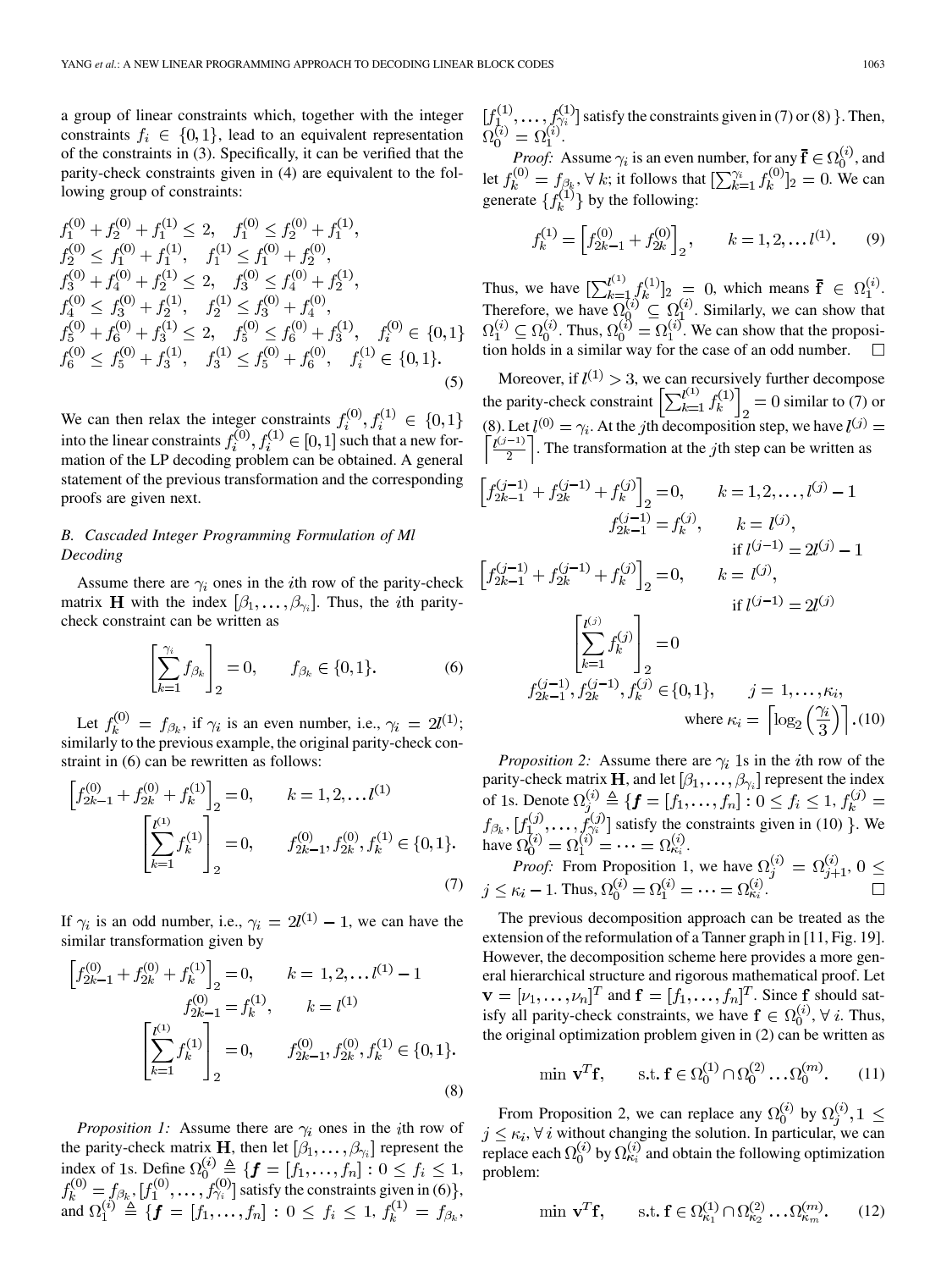The motivation of the LP decoding is to replace  $\Omega_0^{(1)}, \Omega_0^{(2)}, \ldots \Omega_0^{(m)}$  in (11) by their corresponding convex hulls to obtain an LP problem, given by

$$
\min \mathbf{v}^T \mathbf{f} \text{s.t. } \mathbf{f} \in \text{conv}\left(\Omega_0^{(1)}\right) \cap \text{conv}\left(\Omega_0^{(2)}\right) \dots \text{conv}\left(\Omega_0^{(m)}\right). (13)
$$

However, the set  $\Omega_0^{(i)}$  is specified by the nonlinear paritycheck constraint and integer constraints thus its convex hull cannot be obtained directly. One approach is to introduce auxiliary variables and replace the nonlinear parity-check constraint by a group of linear constraints so that the corresponding convex hull can be obtained by simply relaxing the integer constraints. It follows from Proposition 2 that  $\Omega_0^{(i)} = \Omega_{\kappa_i}^{(i)}$ , and therefore,  $conv(\Omega_0^{(i)}) = conv(\Omega_{\kappa_i}^{(i)})$ . We will show next that the convex hull of each set  $\Omega_{\kappa_i}^{(i)}$  can be easily generated by simple inequality constraints, as in (5). We first give the following proposition.

*Proposition 3:* Denote , and . Then,  $Q_1 = P_1$  and the convex hull of  $P_1$  is given by  $z_1 + z_3, z_3 \leq z_1 + z_2, z_1 + z_2 + z_3 \leq 2, z_1, z_2, z_3 \in [0, 1]$ . Similarly, denote  $Q_2 \triangleq \{(z_1, z_2) : [z_1 + z_2]_2 = 0, z_1, z_2 \in \{0, 1\}\}\$ and  $P_2 \triangleq {\{z_1, z_2\}}$  :  $z_1 = z_2, z_1, z_2 \in {\{0, 1\}}$ . Then,  $Q_2 = P_2$  and the convex hull of  $P_2$  is given by  $C_2(z_1, z_2) \triangleq \{ (z_1, z_2) : z_1 = z_2, z_1, z_2 \in [0, 1] \}.$ 

*Proof:* By simply enumerating all the feasible solutions, we have  $Q_1 = P_1$  and  $Q_2 = P_2$ . In addition, the set of all extreme points of  $C_1$  is equal to  $P_1$ , and the set of the extreme points of  $C_2$  is equal to  $P_2$ . Thus,  $C_1$  and  $C_2$  are the convex hulls of  $P_1$  and  $P_2$ , respectively.  $\Box$ 

The previous proposition gives a compact representation of the convex hull of the set corresponding to the parity-check constraint with three elements. Specifically, the polytope  $C_1$  is defined as *minimum polytope* hereafter. We will show in the following theorem that the convex hull of the set  $\Omega_{\kappa_i}^{(\iota)}$  can be represented by the intersection of a group of minimum polytopes.

*Theorem 4:* Assume  $\gamma_i \geq 3$ . Let  $\mathfrak{P}(\cdot)$  denote the projection onto the original space of  $f^{(0)}$ . Denote  $C_1^j(i)$  as the jth minimum polytope of the *i*th parity-check constraint, and  $\tau(\gamma_i)$  as the number of minimum polytopes for the  $i$ th parity-check constraint. The convex hull of the set characterized by the  $i$ th paritycheck constraint is equivalent to the intersection of a group of minimum polytopes projected onto the original space of  $f^{(0)}$ , i.e.,

$$
\Gamma_i \triangleq \text{conv}\left(\Omega_0^{(i)}\right) = \text{conv}\left(\Omega_{\kappa_i}^{(i)}\right) = \mathfrak{P}\left\{\bigcap_{j=1}^{\tau(\gamma_i)} C_1^j(i)\right\}.
$$
\n(14)

*Proof:* It follows from Proposition 2 that  $\Omega_0^{(i)} = \Omega_{\kappa_i}^{(i)}$ , thus  $\text{conv}(\Omega_0^{(i)}) = \text{conv}(\Omega_{\kappa_i}^{(i)})$ . In addition, since the Tanner graph

of  $\Omega_{\kappa_i}^{(i)}$  is a tree, it follows from [5, Lemma 28] that the polytope of the LP relaxation problem is the convex hull of codewords, i.e.,  $\text{conv}(\Omega_{\kappa_i}^{(i)}) = \mathfrak{P}\left\{\bigcap_{i=1}^{\tau(\gamma_i)} C_1^j(i)\right\}.$ 

We assume  $\gamma_i \geq 3$ . Because the polytope  $C_2$  for  $\gamma_i = 2$  is simply  $z_1 = z_2, 0 \le z_1 \le 1$ , without loss of generality, we assume  $\gamma_i \geq 3$  hereafter. In addition, from (10), it is seen  $\left|\frac{\gamma_i}{2}\right|$ auxiliary variables are generated to reduce a parity-check with degree  $\gamma_i$  to a parity-check with degree  $\left[\frac{\gamma_i}{2}\right]$ . Denote the number of auxiliary variables to characterize a parity-check with degree  $\gamma_i$  as  $\rho(\gamma_i)$ . We show next  $\rho(\gamma_i) = \gamma_i - 3$  and  $\tau(\gamma_i) = \gamma_i - 2$ . As shown in Fig. 1, the number of edges connected to the check node, the number of original variable nodes, and the number of auxiliary variable nodes are  $3, 1, 2$ , respectively. Thus, we have

$$
3\tau(\gamma_i) = \gamma_i + 2\rho(\gamma_i). \tag{15}
$$

In addition, the number of nodes in a tree is equal to the number of edges plus 1. Therefore, we have

$$
1 + 3\tau(\gamma_i) = \gamma_i + \tau(\gamma_i) + \rho(\gamma_i). \tag{16}
$$

From (15) and (16), we can obtain that  $\rho(\gamma_i) = \gamma_i - 3$  and  $\tau(\gamma_i) = \gamma_i - 2.$ 

Therefore, by relaxing the integer constraints in (12), we can obtain the following LP formulation:

$$
\min \mathbf{v}^T \mathbf{f}, \qquad \text{s.t. } \mathbf{f} \in \Gamma_1 \cap \Gamma_2 \dots \Gamma_m. \tag{17}
$$

Because  $\Gamma_j = \text{conv}(\Omega_{\kappa_j}^{(j)}) = \text{conv}(\Omega_0^{(j)})$ , the optimization problem in  $(17)$  is equivalent to the original LP relaxation obtained in [1]. For simplicity, the original LP in [1] is denoted as LP and the new LP is denoted as C-LP (cascaded LP) hereafter. We assume every symbol of the codeword is involved in at least one parity check. Denote  $\delta_l$  and  $\delta_r$ , respectively, as the maximum degree of any variable node and check node in the Tanner graph. It has been shown that the number of variables and constraints in original LP formulation are  $\mathcal{O}(n+m2^{\delta_r})$  and , respectively [1]. A modified formulation has  $\mathcal{O}(n+m\delta_r^2)$  variables and  $2m\delta_r^2$ ) constraints [1]. On the other hand, because  $\rho(\gamma_i) = \gamma_i$  – 3, there are at most  $(\delta_r - 3)$  auxiliary variables and  $\delta_r$  original variables to characterize a parity-check constraint. Thus, at most  $(2\delta_r - 3)$  variables are required to characterize a parity-check constraint. Moreover, we need  $(\delta_r - 2)$  groups of constraints for each parity check, and there are four constraints in each group. Hence, for  $m$  parity-check constraints, the new C-LP formulation needs  $\mathcal{O}(2m\delta_r-3m)$  variables and  $\mathcal{O}(4m\delta_r-8m)$  constraints, which is of much lower complexity than original LP formulation.

Furthermore, as shown in [9], the idea of LP decoding is also to replace the local constraints enforced by each paritycheck constraint with its corresponding convex hull. Thus, it leads to the same formulation as (17) and we have the following corollary.

*Corollary 5:* The C-LP is equivalent to the original LP, i.e., decoding using one formulation leads to the same result as using the other.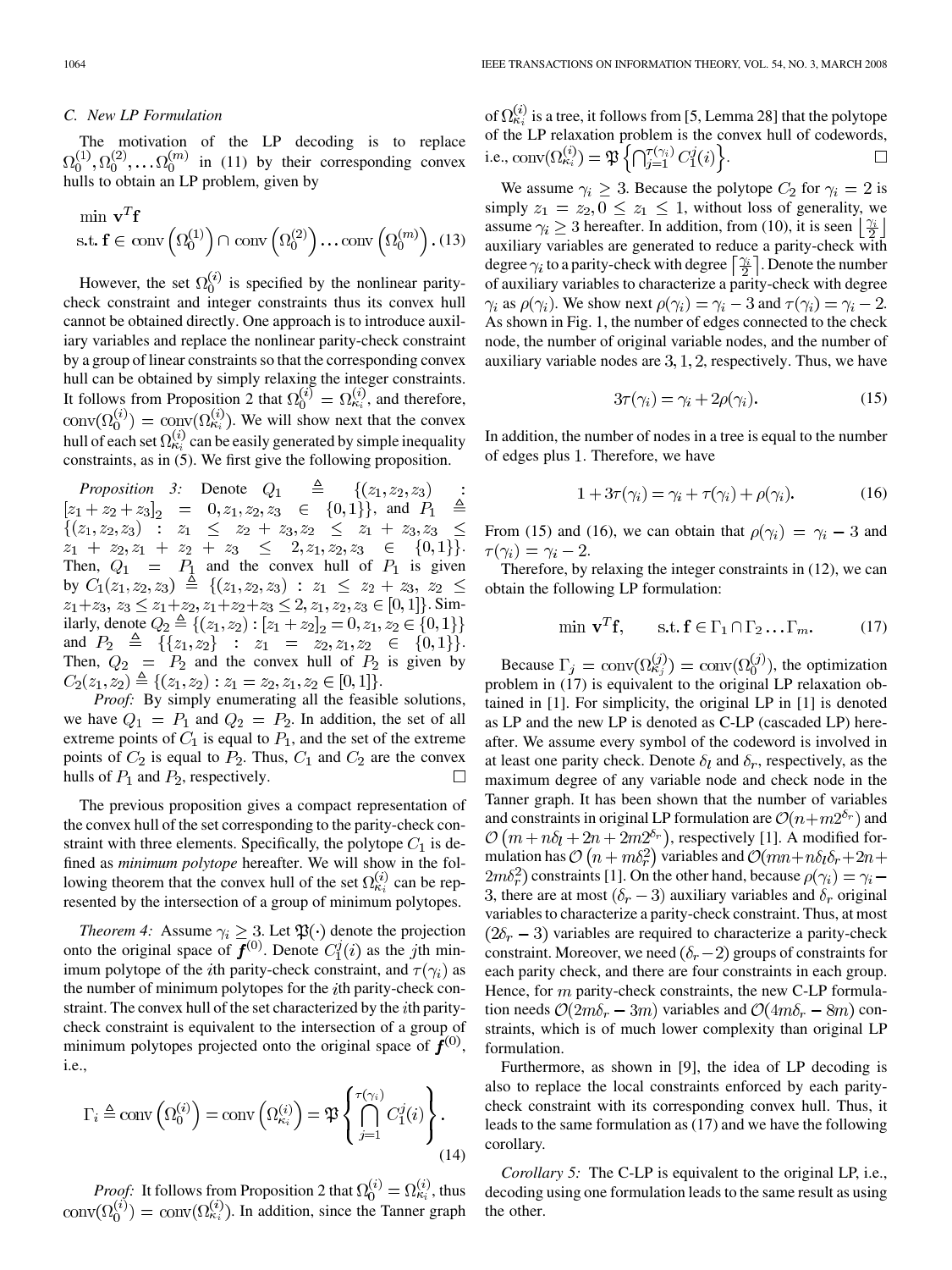Therefore, the C-LP decoder shares the same properties of the LP decoder, such as the *ML-certificate* property and the *all-zero assumptions*[1]. In particular, it has been shown in [1, Th. 12] that the LP decoder is equivalent to the belief propagation (BP) decoder under the binary erasure channel (BEC). Hence, the following corollary follows immediately.

*Corollary 6:* Under the BEC, the C-LP decoder obtains the same result as given by the BP decoder.

Recall that *n* denotes the length of the codeword and  $\gamma_i$  denotes the degree of the  $i$ th parity-check constraint. Thus, for a parity-check matrix **H**, we need  $\gamma_v = \sum_{i=1}^m (\gamma_i - 3) + n$  variables and  $\gamma_c = \sum_{i=1}^m (\gamma_i - 2)$  constraints to characterize it. Moreover, we can perform modular-2 summations between different rows of  $H$  to create more 0s and obtain a new parity-check matrix  $\hat{H}$  without changing the codewords, which may further reduce the number of constraints and variables in the new formulation. However, note that such manipulation of changing the parity-check matrix may change the relaxed polytope of the LP decoder. After we submitted this paper, we found that Chertkov and Stepanov [12] proposed a similar approach independently and at about the same time as we did.

The idea of both C-LP and LP is to get a tight relaxation of each parity constraint, i.e., replacing  $\Omega_0^{(i)}$  in the original constraints by its corresponding convex hull  $\Gamma_i = \text{conv}(\Omega_{\kappa_i}^{(i)}) =$  $conv(\Omega_0^{(i)})$ , so that the local constraint of each check node is satisfied. Ideally, if we can get the convex hull of all the codeword, i.e.,  $conv(\Omega_{\kappa_1}^{(1)} \cap \Omega_{\kappa_2}^{(2)} \dots \Omega_{\kappa_m}^{(m)})$ , then the ML codeword can be achieved by performing the LP decoding over this convex hull. It is known from [5, Lemma 28] that the LP relaxation is exact for trees. We can then obtain the following propositions.

*Proposition 7:* For a parity-check matrix  $H$ , if it satisfies for some  $i_1$  and  $i_2$ , then we have .

*Proposition 8:* If there exists at most one "1" in each column of the parity-check matrix  $H$ , we have . Thus, the pseudocodeword obtained by the LP decoder is the ML codeword.

However, in general, the polytope used in LP is not equivalent to the convex hull of the codewords, thus the ML decoding performance cannot be obtained. For codes with small length, we can employ efficient integer programming techniques such as the branch-and-bound method to improve the decoding performance [8].

#### III. COMPUTING A LOWER BOUND OF MINIMUM DISTANCE

The minimum Hamming distance is a classical measure of code performance. However, the exact calculation of the minimum distance of an arbitrary code is very difficult. On the other hand, the fractional distance of an LDPC code can be efficiently calculated by solving the LP formulation given in [1], which servers as a lower bound of the minimum distance. However, the formulation in [1] cannot be used to compute the fractional distance of a code with high-density parity-check matrix due to its high complexity. In this section, we will show that our new

formulation can be used to efficiently calculate the fractional distance of any linear block code at affordable complexity. In addition, although the fractional distance provides a nontrivial lower bound of the minimum distance, this bound may be loose for certain codes. Here, we develop a new method to calculate a better lower bound. This method is carried out in a multistage manner. At each stage, an improved lower bound over that of the previous stage is obtained by solving a group of LP problems. Then, we prove that for SPC product codes the fractional distance and pseudodistance are both equal to the minimum distance.

## *A. Calculation of Fractional Distance*

r

Denote  $\gamma_a = \sum_{i=1}^m (\gamma_i - 3)$  and  $\gamma_c = \sum_{i=1}^m (\gamma_i - 2)$  as the total number of auxiliary variables and the number of minimum polytopes in the C-LP formulation. Denote and  $\mathbf{d} = [\mathbf{f}^T, \mathbf{u}_{1 \times \gamma_a}]^T$ , where  $\mathbf{u}_{1 \times \gamma_a}$  represents the auxiliary variables. Due to Propositions 2 and 3, the original integer programming problem given in (2) can be written as

$$
\min \mathbf{q}^T \mathbf{d}, \qquad \text{s.t. } \mathbf{A}\mathbf{d} \preceq \mathbf{b}; \quad d_i = \{0, 1\} \qquad \forall i \tag{18}
$$

where the matrix **A** is a  $4\gamma_c \times (n + \gamma_a)$  matrix representing the first four constraints of each minimum polytope in Proposition 3, and **b** is the corresponding right-hand side obtained from these constraints.  $c \preceq e$  denotes elementwise inequalities, i.e.,  $c_i \leq e_i$ . Thus, the corresponding C-LP is given by

$$
\min \mathbf{q}^T \mathbf{d}, \qquad \text{s.t. } \mathbf{A} \mathbf{d} \preceq \mathbf{b}, \qquad \mathbf{0} \preceq \mathbf{d} \preceq \mathbf{1}. \tag{19}
$$

Any feasible solution of the LP decoding problem in (13) is defined as a pseudocodeword of the original decoding problem. Note here any codeword is a pseudocodeword. Moreover, the fractional distance is defined as the minimum weight of any nonzero pseudocodeword.

Let  $w \in \mathbb{R}^n_+$ . The binary-input additive white Gaussian noise (BIAWGN) channel pseudodistance [5], [13] of  $w$  is defined to be

$$
w_p^{\text{BIAWGN}}(\boldsymbol{w}) \triangleq \frac{\|\boldsymbol{w}\|_1^2}{\|\boldsymbol{w}\|_2^2}
$$
(20)

if  $\mathbf{w} \neq \mathbf{0}$  and  $w_p^{\text{BIAWGN}}(\mathbf{w}) = 0$ , otherwise, where  $||\mathbf{w}||_1$  and  $||w||_2$  are the  $\mathcal{L}_1$  and  $\mathcal{L}_2$  norm of w, respectively. Let  $w' \in \mathbb{R}^n_+$ be a vector with the same components as  $w$  but in nonincreasing order. Define

$$
f(\xi) \stackrel{\Delta}{=} w'_i, \qquad (i - 1 < \xi \le i, \ 0 < \xi \le n)
$$
\n
$$
F(\xi) \stackrel{\Delta}{=} \int_0^{\xi} f(\xi') d\xi', \quad e \stackrel{\Delta}{=} F^{-1}\left(\frac{F(n)}{2}\right).
$$

The BSC pseudodistance [5], [13] is defined to be if  $w \neq o$  and  $w_p^{\text{BSC}}(w) \triangleq o$ , otherwise. The BEC pseudodistance [5], [13] is defined as the number of nonzero elements in  $w$ .

In [1], the fractional distance of an LDPC code is calculated by solving a group of LP problems. An objective function is minimized over the facet of the original polytope. However, its complexity increases quickly with the degree of the check node. On the other hand, in our C-LP formulation, the facet of the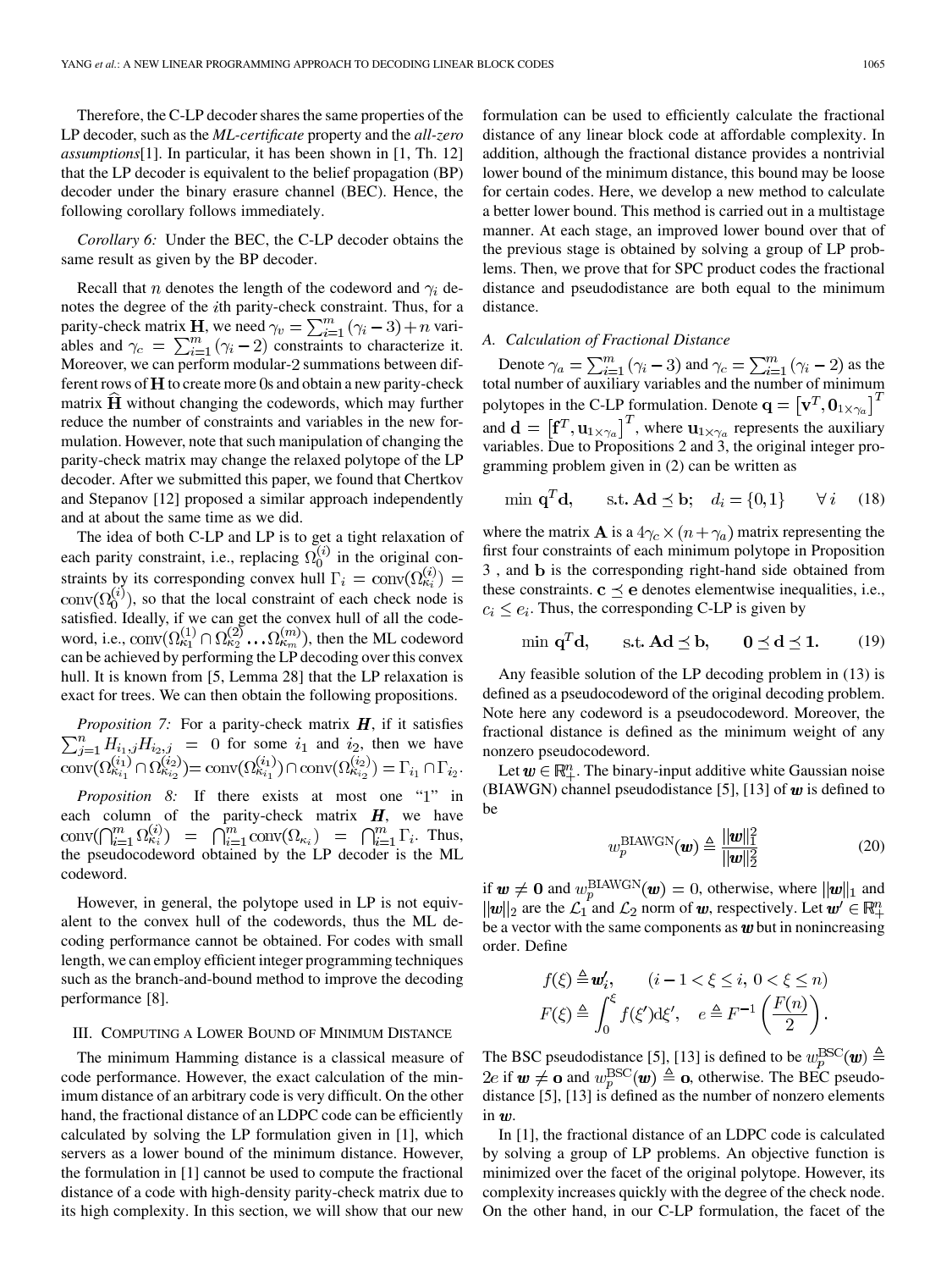

Fig. 2. Fractional distance, minimum distance, and the lower bound of the minimum distance obtained by a branch-and-bound method for a random LDPC code. Code length is 60, the rate is  $\frac{1}{4}$ , the left and right degrees of the corresponding Tanner graph are  $\delta_l = 3$  and  $\delta_r = 4$ , respectively.

corresponding polytope can be easily obtained and the number of facets increases only linearly with the degree of check node. Thus, the fractional distance can be easily calculated. First, we give the following definition.

*Definition 1:* The facet of a polytope on which the all-zero codeword does not sit is defined as a nonzero facet.

The following proposition shows how to efficiently calculate the fractional distance of an arbitrary linear code.

*Proposition 9:* Any nonzero facet of the C-LP polytope must be one of the nonzero facets of its minimum polytopes.

*Proof:* Due to the definition of facets in [14], one of the inequalities in (19) must be active to form a facet of the C-LP polytope on which the zero codeword does not sit. Because the C-LP polytope is the intersection of a group of minimum polytopes, this inequality must be active for one of the facets of a minimum polytope on which the zero codeword does not sit.  $\Box$ 

For a minimum polytope  $C_1(z_1, z_2, z_3)$ , the facet on which the zero codeword does not sit can only be formed by one of the following equalities, i.e.,  $z_1 = 1$ ,  $z_2 = 1$ ,  $z_3 = 1$ , and  $z_1 + z_2 + z_3 = 2$  together with  $C_1$ . In addition, since the first three equations are contained in the fourth equation as special cases, we only need to consider the facet formed by the cutting plan  $z_1 + z_2 + z_3 = 2$ . Therefore, we can easily compute the fractional distance of an arbitrary linear code by solving a group of LP problems. In addition, because the calculation of the minimum distance can be treated as a special case of the decoding problem in which all the log–likelihood ratios (LLRs) are set as 1, the adaptive branch-and-bound method proposed in [8] can be applied with minor modification. For example, we can select two bits  $\{f_i, f_j\}$  out of the codeword and add one

of the following three constraints into the original C-LP, i.e.,  ${f_i = 1, f_j = 1}, {f_i = 0, f_j = 1}, \text{ and } {f_i = 1, f_j = 0}.$ Denote the corresponding objective values as  $w_1$ ,  $w_2$ , and  $w_3$ , respectively. We have  $\ell_f \leq \min\{w_1, w_2, w_3\} \leq \ell_m$ , where  $\ell_f$  and  $\ell_m$  denote the fractional distance and the minimum distance, respectively. Thus, we obtain a lower bound of the minimum distance. Notice this method is performed in a multistage manner and this lower bound can be improved by performing more stages, as given in [8], and will eventually converge to the Hamming distance.

The pseudodistance [5] is a better metric to characterize the performance of the LP decoding. Denote  $\ell_f$ ,  $\ell_p$ , and  $\ell_m$  as the fractional distance, pseudodistance, and minimum distance, respectively. In general, we have  $\ell_f \leq \ell_p \leq \ell_m$ , and thus the performance of the LP decoding is inferior to that of the ML decoding.

*Numerical Example*: The fractional distance, the minimum distance, and the lower bounds to the minimum distance of a random LDPC code are shown in Fig. 2. The length of the LDPC codeword is 60. The left degree is  $\delta_l = 3$  and the right degree is  $\delta_r = 4$ . It is seen that the fractional distance is far less than the minimum distance, which may explain the performance gap between the ML and LP decoder for a random LDPC code as illustrated in [8]. On the other hand, it is seen that the branch-and-bound method can provide a nontrivial lower bound of the minimum distance. In addition, this lower bound can be improved successively as the number of iterations increases.

## *B. Distance Properties of SPC Product Codes*

It has been observed in [8] that for the family of SPC product codes, the LP decoder offers the same performance as the ML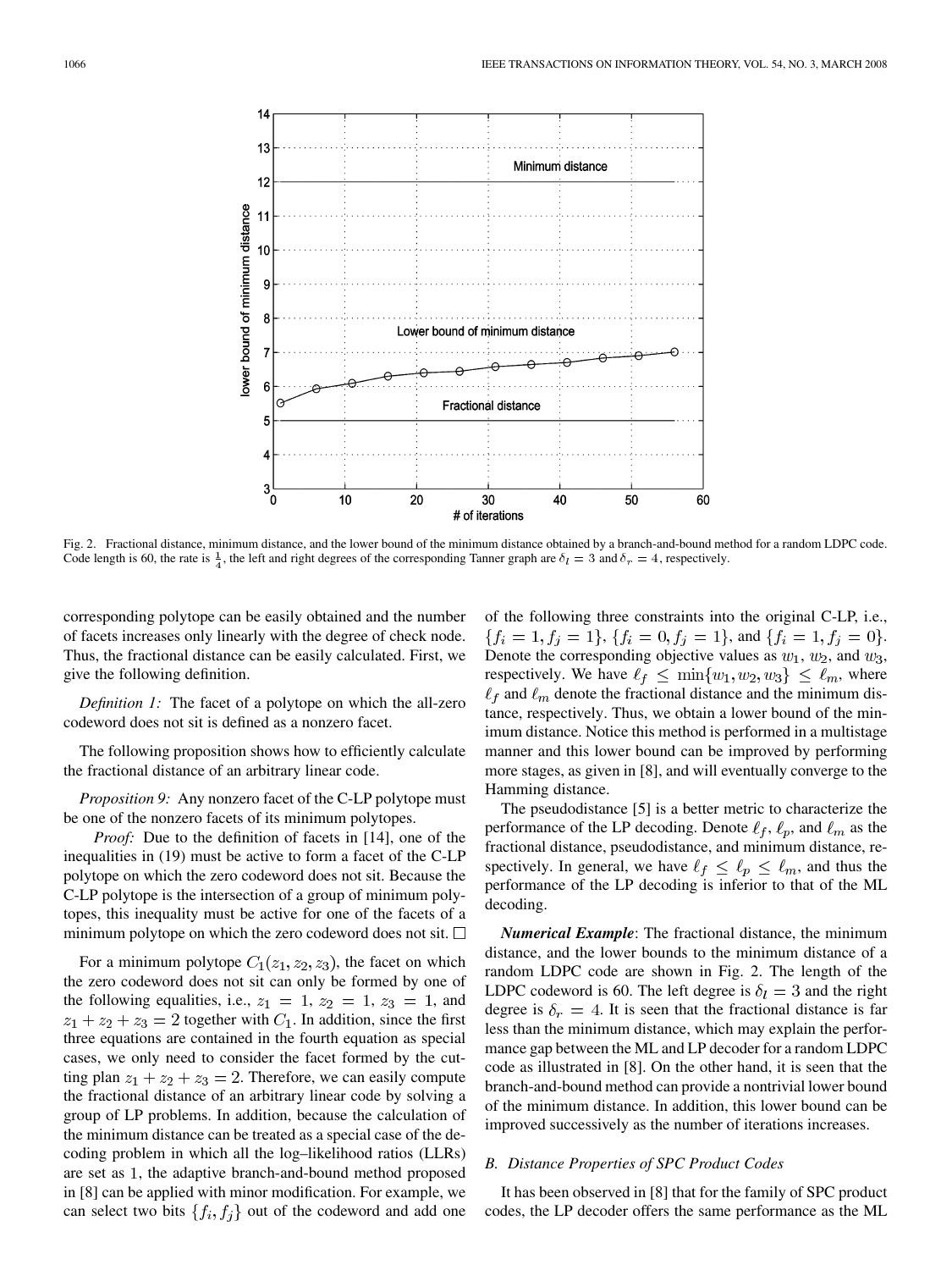decoder at high signal-to-noise ratio (SNR). Here, we show theoretically that for SPC product codes the fractional distance is equal to the minimum distance, i.e.,  $\ell_f = \ell_m$ .

An SPC product code is a relatively large code built from smaller codeword blocks and its practical performance can be within 1 dB of the Shannon limit [15]. In addition, it has been shown that the asymptotic performance can be driven to zero within 2 dB of the capacity of the additive white Gaussian noise channel [16] for an SPC product code. A general SPC product code may have a different length in each dimension. Here, we consider only the  $(n_s, d_s)$  SPC product code [15], where  $n_s$  is the length of its component code in each dimension and  $d_s$  is its dimension. This code can be represented as a  $d_s$ -dimensional cubic and the component code in each dimension is an SPC code with block length  $n_s$ . Thus, the length of this code is  $n_s^{d_s}$  and its rate is  $\left(\frac{n_s-1}{n}\right)$ . For example, the 2-D SPC product code consists of a data block, parity checks on the rows, parity checks on the columns, and checks on checks. Note that although the rate of this code approaches zero when the block length grows to infinity, it can achieve near-capacity performance for practical block length and code rates [15]. In addition, asymptotic analysis has shown that there exist SPC product codes with nonzero rate which can approach the channel capacity when the block length goes to infinity [16]. In order to show  $\ell_f = \ell_m$ , the following two corollaries are needed.

*Corollary 10:* The fractional distance of the fundamental polytope of any SPC code is equal to 2.

*Proof:* The parity-check matrix of any SPC code contains exactly one "1" in each column. Thus, it follows from Proposition 8 that the pseudocodeword is always the codeword of the SPC code. Therefore, its fractional distance is equal to 2, which is the minimum distance of any SPC code.  $\Box$ 

*Corollary 11:* Any feasible solution  $f$  to the LP decoding problem given in (17) for any SPC code is either an all-zero codeword or it contains at least two nonzero variables, i.e.,  $f_i$  > 0 and  $f_i > 0, 1 \le i, j \le n$ .

*Proof:* Because the polytope given in (17) of any SPC code is a convex hull, any point inside can be expressed as a linear combination of its extreme points. It follows from Corollary 10 that any nonzero extreme point contains at least two nonzero elements. Therefore, if  $f$  is not an all-zero codeword, it must contain at least two nonzero elements.  $\Box$ 

Based on the previous two corollaries, we are ready to prove the following theorem.

*Theorem 12:* The fractional distance of the fundamental polytope of any  $d_s$ -dimensional SPC product code is equal to its minimum distance, i.e.,  $\ell_f = \ell_m = 2^{d_s}$ .

*Proof:* It follows from Corollary 11 that Theorem 12 holds for  $d_s = 1$ . We will prove this theorem by induction. Suppose that it is true for  $d_s = \eta$ . It follows from Corollary 11 that each nonzero pseudocodeword of the  $(n_s, \eta + 1)$  SPC product code contains at least two nonzero variables. Due to the special structure of the SPC product code, an  $(n_s, \eta + 1)$  SPC product code can be decomposed into  $n<sub>s</sub>$  component codes where each component code is an  $(n_s, \eta)$  SPC product code. This decomposition can be performed along each of the  $\eta + 1$  dimensions and we can always find a decomposition scheme for which the two nonzero variables fall into different component codes. Assume the fundamental polytopes of the original polytope and the two component codes are  $Q_0$ ,  $Q_a$ , and  $Q_b$ , respectively. In addition, let  $\phi_o$ ,  $\phi_a$ , and  $\phi_b$  denote the set containing all possible cutting plans  $\varphi \triangleq \{z_1, z_2, z_3 : z_1 + z_2 + z_3 = 2\}$  for polytopes  $Q_o, Q_a$ , and  $Q_b$ , respectively. The codewords of the  $(n_s, \eta+1)$ SPC product code and two component codes are denoted as  $\mathbf{f}_o = [f_{o,1}, f_{o,2}, \dots, f_{o,n_s^{\eta+1}}]^T$ ,  $\hat{\mathbf{f}}_a = [f_{a,1}, f_{a,2}, \dots, f_{a,n_s^{\eta}}]^T$ , and  $f_b = [f_{b,1}, f_{b,2}, \ldots, f_{b,n}]^T$ , respectively. From the definition of fractional distance, we have

$$
\ell_f(n_s, \eta + 1) = \min_{\varphi \in \phi_o} \min_{\mathbf{f}_o \in Q_o \cap \varphi} \sum_i f_{o,i}
$$
\n(21)

$$
\geq \min_{\varphi \in \phi_o} \min_{\mathbf{f}_o \in Q_o \cap \varphi, \mathbf{f}_a \neq \mathbf{0}, \mathbf{f}_b \neq \mathbf{0}} \left( \sum_i f_{a,i} + \sum_j f_{b,j} \right) (22)
$$

$$
= \min_{\varphi \in \phi_a} \min_{\mathbf{f}_a \in Q_a \cap \varphi} \sum_i f_{a,i} + \min_{\varphi \in \phi_b} \min_{\mathbf{f}_b \in Q_b \cap \varphi} \sum_j f_{b,j} \quad (23)
$$

$$
=2^{\eta} + 2^{\eta} = 2^{\eta+1}.
$$
 (24)

Here, the first equation is derived from the definition of fractional distance and Proposition 9. Equation (22) is obtained because of  $f_i > 0$ , and Corollary 11, i.e., any nonzero pseudocodeword contains at least two nonzero variables. Because  $\phi_a, \phi_b \subset \phi_o, Q_a, Q_b \subset Q_o, \mathbf{f}_a \neq \mathbf{0}$ , and  $\mathbf{f}_b \neq \mathbf{0}$ , we have (23). Equation (24) is derived by the assumption that the fractional distance of a  $(d_s, \eta)$  SPC product code is  $2^{\eta}$ . Thus, the fractional distance of an  $(n_s, \eta + 1)$  code is at least twice of the fractional distance of an  $(n_s, \eta)$  code, i.e.,  $2^{\eta+1}$ . It is known that the minimum weight of an  $(n_s, \eta + 1)$  SPC product code is  $2<sup>{\eta+1}</sup>$  [15]. Therefore, the fractional distance of any  $d_s$ -dimensional SPC product code is equal to  $2^{d_s}$ .  $\Box$ 

Because the BIAWGN, BSC, and BEC pseudodistances of any linear block code are lower bounded by the corresponding fractional distances, we then have the following corollary.

*Corollary 13:* The BIAWGN, BSC, and BEC pseudodistances of any SPC product codes are equal to  $2^{d_s}$ .

The concept of pseudoweight spectrum gap has been introduced in [17] to characterize the performance gap of the ML decoder and LP decoder. The pseudoweight spectrum gap can be loosely defined as the difference between the smallest pseudoweight of the noncodeword pseudocodeword and the minimum distance. If the pseudoweight spectrum gap is strictly positive, the performance of the LP decoder will converge to that of the ML decoder when SNR grows to infinity. Since the fractional distance of the class of codes under consideration is equal to their minimum distance, it is easy to obtain the following proposition.

*Proposition 14:* If the fractional distance of the fundamental polytope of a code is equal to its Hamming distance, the BIAWGN pseudoweight spectrum gap of this code is strictly positive.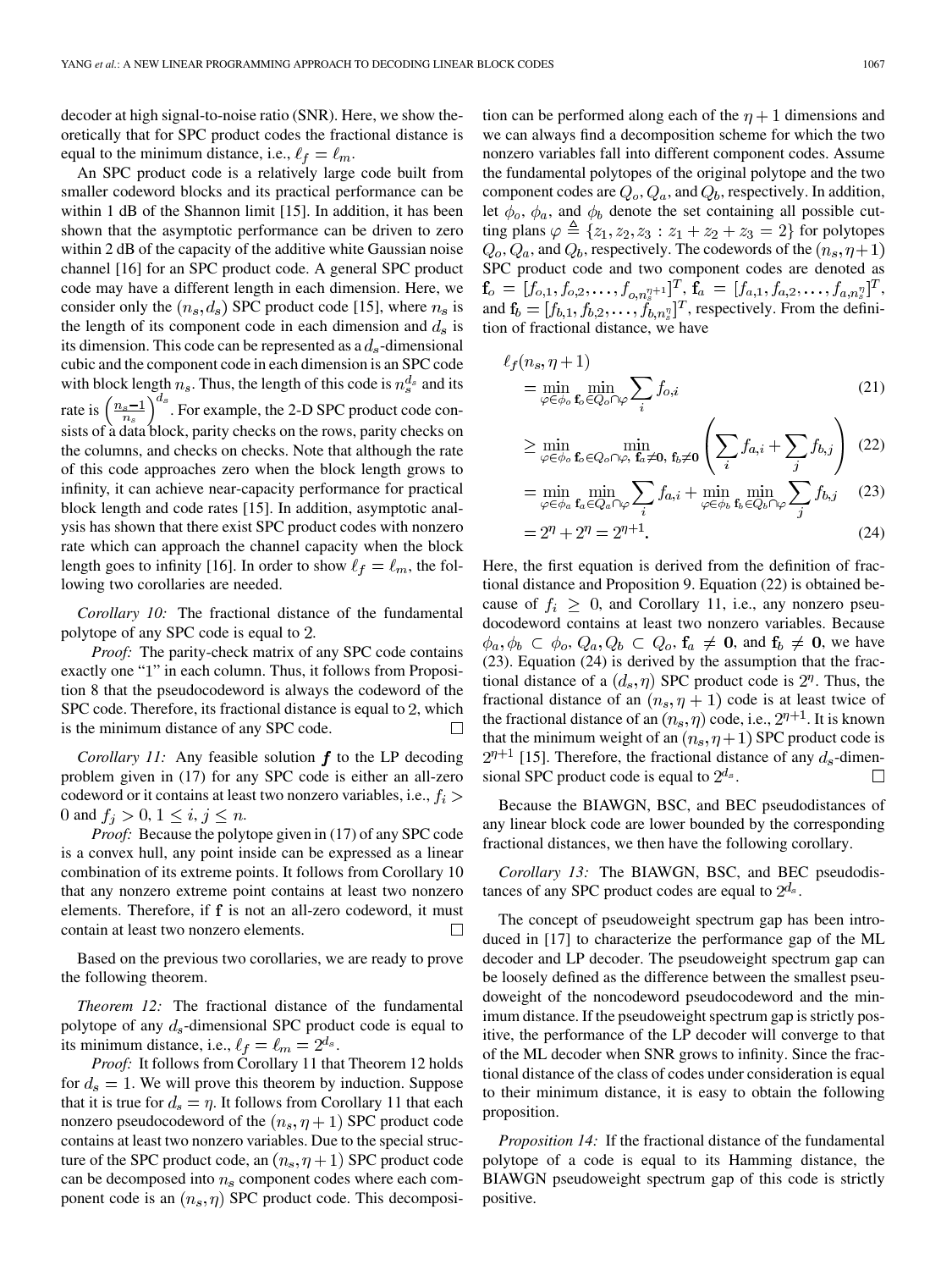*Proof:* Recall that  $\ell_m$  is the minimum Hamming distance. For any noncodeword pseudocodeword  $\mathbf{w} = [w_1, w_2, \dots, w_n]^T$ , it must contain at least one noninteger variable. Because ,  $\forall i$ , we have  $||\boldsymbol{w}||_2^2 < ||\boldsymbol{w}||_1$ . Therefore,  $\frac{\|\mathbf{w}\|_1^2}{\|\mathbf{w}\|_2^2} > \|\mathbf{w}\|_1 = \ell_m$ . Thus, the pseudoweight spectrum gap is strictly bigger than zero.

Because the fractional distance of the fundamental polytope of any SPC product is equal to its Hamming distance, we have the following corollary.

*Corollary 15:* The BIAWGN pseudoweight spectrum gap of the SPC product code is strictly positive.

### IV. FAST DECODER FOR SPC PRODUCT CODES

Typically, general LP problems are solved by the interiorpoint method or the simplex method [18] and their variations. On the other hand, some codes exhibit specific structures that can be exploited to devise more efficient decoding algorithms. For example, low-complexity algorithms based on the LP formulation are proposed in [8]–[10] for LDPC codes.

In this section, we develop a fast decoding method for the SPC product code based on the Lagrange dual method for integer programming problem (cf. [18, Ch. 11]). Such technique provides a better approximation to the original ML decoding problem than the LP decoder. In particular, for the class of SPC product code under consideration, this dual approach will always converge to an ML codeword if the LP decoder yields an integral solution. If the LP decoder reaches a fractional solution, the dual approach will converge to a solution with same objective function of this fractional solution (cf. [18, Th. 11.4, Ch. 11]). Note that the parity-check matrix of an  $(n_s, d_s)$ SPC product code can be decomposed into  $d_s$  submatrices such that each submatrix satisfies the conditions for Proposition 8; that is, there exists at most  $1$  in each column of the matrix. Hence,  $\bf{A}$  and  $\bf{b}$  in (18) and (19) can be decomposed as  $\mathbf{A} = [\mathbf{A}_1^T, \dots, \mathbf{A}_d^T]^T$  and  $\mathbf{b} = [\mathbf{b}_1^T, \dots, \mathbf{b}_d^T]^T$ , and the optimization problem in (19) can be reformulated as

$$
\min \mathbf{q}^T\mathbf{d}, \qquad \text{s.t.} \ \mathbf{A}_1\mathbf{d} \preceq \mathbf{b}_1; \ \ldots; \ \mathbf{A}_{d_s}\mathbf{d} \preceq \mathbf{b}_{d_s}; \ \mathbf{0} \preceq \mathbf{d} \preceq \mathbf{1}. \tag{25}
$$

By employing the Lagrange dual method [19], for a given vector  $p \succeq 0$ , (25) can be transformed into the following Lagrange problem:

$$
L_1(\mathbf{p}) = \min_{\mathbf{A}_1 \mathbf{d} \preceq \mathbf{b}_1; \, \mathbf{0} \preceq \mathbf{d} \preceq \mathbf{1}} \mathbf{q}^T \mathbf{d} - \mathbf{p}^T (\bar{\mathbf{b}}_1 - \bar{\mathbf{A}}_1 \mathbf{d}) \tag{26}
$$

where  $A_1$  consists of all submatrices of  $A$  other than  $A_1$ , i.e.,  $\bar{A}_1 = A/A_1$  and  $\bar{b}_1 = b/b_1$ . In addition, denote  $H_1$  as the parity-check submatrix corresponding to  $A_1$ . Define the auxiliary variables  $\mathbf{u} = [\mathbf{u}_1^T, \mathbf{\bar{u}}_1^T]^T$ , where  $\mathbf{u}_1$  corresponds to the auxiliary variables generated by the parity-check matrix  $H_1$ . Recall that  $\mathbf{d} = [\mathbf{f}^T, \mathbf{u}^T]^T$ . Because the submatrix of  $\bar{\mathbf{A}}_1$  corresponding to  $\mathbf{u}_1$  is a zero matrix, we have  $\mathbf{A}_1\mathbf{d} = \mathbf{A}_1 \|\mathbf{f}^\mathsf{T}, \mathbf{\bar{u}}_1^\mathsf{T}\|^2$ , where **A** is the submatrix of **A** corresponding to  $\left| \mathbf{f}^T, \mathbf{u}_1^T \right|^T$ . Similarly, the submatrix of  $A_1$  corresponding to  $\bar{u}_1$  is a zero matrix, therefore, we have  $A_1 d = A_1 |f^T, u_1^T|^T$ , where A is the submatrix of  $\mathbf{A}_1$  corresponding to  $[\mathbf{r}^T, \mathbf{u}_1^T]^T$ . On the other hand, due to Proposition 8, the pseudocodeword of the LP decoding problem given in (26) must be integer; and thus, the constraints  $A_1 d \leq b_1$ ,  $0 \leq d \leq 1$ , are equivalent to the following constraints:

$$
\begin{bmatrix} \mathbf{H}_{1}^{T} \mathbf{f} \end{bmatrix}_{2} = \mathbf{0}, \qquad f_{i} \in \{0, 1\} \qquad \forall i
$$
  
\n
$$
\tilde{\mathbf{A}}_{1} \begin{bmatrix} \mathbf{f}^{T}, \mathbf{u}_{1}^{T} \end{bmatrix}^{T} \preceq \mathbf{b}_{1}, \qquad \mathbf{0} \preceq \mathbf{u}_{1} \preceq \mathbf{1}. \tag{27}
$$

Let  $\mathbf{p}^T \mathbf{A}_1 \mathbf{d} = \mathbf{p}^T \mathbf{A}_1 \begin{bmatrix} \mathbf{f}^T, \mathbf{\bar{u}}_1^T \end{bmatrix}^T = \mathbf{a}^T \mathbf{f} + \mathbf{\bar{a}}^T \mathbf{\bar{u}}_1$ , where  $\hat{\mathbf{A}}_1^T \mathbf{p} = [\mathbf{a}^T, \bar{\mathbf{a}}^T]^T$ . Denote  $\bar{\mathbf{v}} = \mathbf{v} + \mathbf{a}$ , because  $\mathbf{q}^T \mathbf{d} = \mathbf{v}^T \mathbf{f}$ . Equation (26) can be reformulated as

$$
L_1(\mathbf{p}) = -\mathbf{p}^T \overline{\mathbf{b}}_1 + E + F.
$$
 (28)

The second optimization problem in (28) is given by

$$
F \triangleq \min_{\mathbf{0} \preceq \mathbf{\bar{u}}_1 \preceq \mathbf{1}} \mathbf{\bar{a}}^T \mathbf{\bar{u}}_1
$$
 (29)

which can be easily solved by setting the  $\bar{u}_1(i) = 0$  if  $\bar{a}(i) > 0$ and  $\bar{u}_1(i) = 1$  if  $\bar{a}(i) < 0$ . For the first optimization problem in (28)

$$
E \triangleq \min_{\left[\mathbf{H}_{1}^{T}\mathbf{f}\right]_{2}=0, \ f_{i}\in\{0,1\},\forall \ i;\tilde{\mathbf{A}}_{1}\left[\mathbf{f}^{T},\mathbf{u}_{1}^{T}\right]^{T}\preceq\mathbf{b}_{1},\ 0\preceq\mathbf{u}_{1}\preceq\mathbf{1}} \bar{\mathbf{v}}^{T}\mathbf{f}.
$$
\n(30)

Because the vectors  $\bar{v}$  and  $f$  are independent of  $\bar{u}_1$ , we have

$$
\begin{aligned} \min_{\left[\mathbf{H}_{1}^{T}\mathbf{f}\right]_{2}=0,\ f_{i}\in\{0,1\},\forall\ i;\ \tilde{\mathbf{A}}_{1}\left[\mathbf{f}^{T},\mathbf{u}_{1}^{T}\right]^{T}\preceq\mathbf{b}_{1},\ \mathbf{0}\preceq\mathbf{u}_{1}\preceq\mathbf{1}}\ \overline{\mathbf{v}}^{T}\mathbf{f} \\ = \min_{\left[\mathbf{H}_{1}^{T}\mathbf{f}\right]_{2}=0,\ f_{i}\in\{0,1\},\forall\ i}\ \overline{\mathbf{v}}^{T}\mathbf{f} \end{aligned} \tag{31}
$$

and  $\mathbf{u}_1$  is determined by

$$
\tilde{\mathbf{A}}_1 \left[ \mathbf{f}^T, \mathbf{u}_1^T \right]^T \preceq \mathbf{b}_1, \qquad 0 \preceq \mathbf{u}_1 \preceq 1. \tag{32}
$$

Because  $H_1$  satisfies Proposition 8, every parity-check of this submatrix is independent of the others. Thus, the optimization problem in (31) can be fully decomposed into independent subproblems as follows. Suppose that there are  $\gamma_i$  ones in the *i*th row of  $H_1$ , located at  $\{\beta_1, \ldots, \beta_{\gamma_i}\}$ . The subproblem can be written as

$$
\min \sum_{k=1}^{n} \bar{\nu}_{\beta_k} f_{\beta_k}, \qquad \text{s.t.} \left[ \sum_{k=1}^{n} f_{\beta_k} \right]_2 = 0, \qquad f_{\beta_k} \in \{0, 1\}. \tag{33}
$$

This subproblem can be efficiently solved by the following Wagner subroutine [20].

Proceedure Parity-Decoding 
$$
(\{\bar{\nu}_{\beta_k}\}_{k=1}^{\gamma_i})
$$
.

\n\n- Set  $\hat{f}_{\beta_k} = \frac{-\text{sign}(\bar{\nu}_{\beta_k}) + 1}{2}$ .
\n- If  $\left[\sum_{k=1}^{\gamma_i} \hat{f}_{\beta_k}\right]_2 = 0$ , stop.
\n- Otherwise, let  $\hat{f}_{\beta_j} \leftarrow 1 - \hat{f}_{\beta_j}$ , where  $\beta_j$  is one of the elements of the set  $\text{argmin}(\text{abs}(\bar{\nu}_{\beta_k}))$ .
\n- Output  $\{\hat{f}_{\beta_k}\}_{k=1}^{\gamma_i}$ .
\n

Assume there are  $\bar{m}$  rows in the submatrix  $H_1$ . We can simply run the previous subroutine in parallel for each row to solve the first optimization problem in (28). After we generate the codeword **f**, we can get the auxiliary variables  $\mathbf{u} = [\mathbf{u}_1^T, \mathbf{u}_1^T]^T$ from the solution to (32) and (29).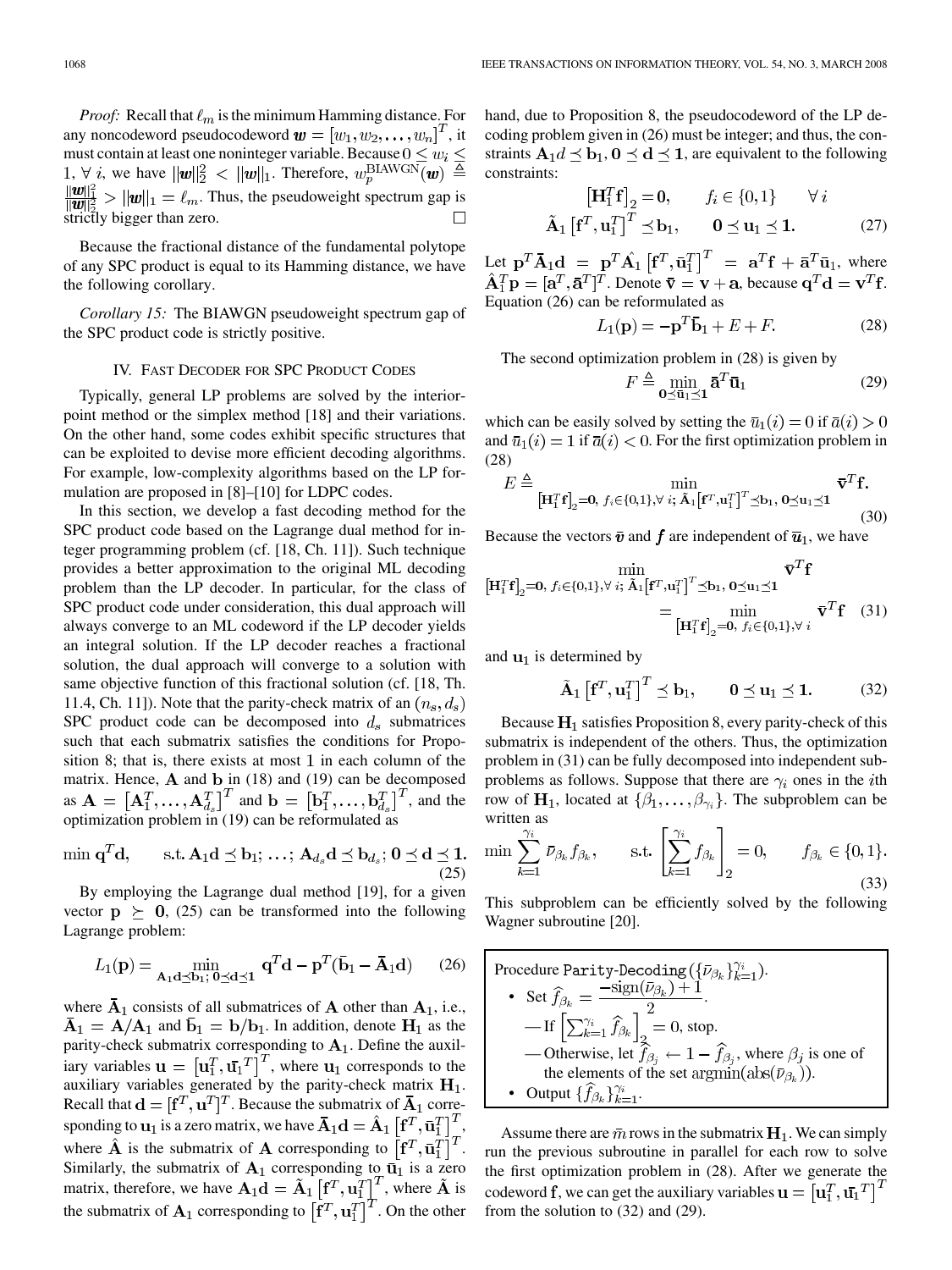

Fig. 3. Convergence behavior of the subgradient decoders against the iteration number for a  $(4, 4)$  SPC product code.  $L^*$  denotes the optimal objective value of the problem given in (35).  $L_j$ ,  $1 \leq j \leq 4$ , denotes the objective values against the iteration number for the jth subgradient decoder.

Assume that the optimal solution to the original C-LP is  $d^*$ . We have  $L_1(\mathbf{p}) \leq \mathbf{q}^T \mathbf{d}^*$ . In order to obtain the optimal solution to the original C-LP problem, we need to solve the following problem:

$$
\max L_1(\mathbf{p}), \quad \text{s.t. } \mathbf{p} \succeq \mathbf{0}.\tag{34}
$$

This problem can be solved by the subgradient method. A subgradient of a concave function  $L_1(\cdot)$  at p is a vector h such that  $L_1(g) \leq L_1(p) + h^T(g - p)$  for all g. Denote d as the solution of (28), a subgradient of the function  $L_1(\mathbf{p})$  is given by **. Therefore, we can obtain the following subgradient** decoding algorithm.

**Algorithm** (Dual decomposition method for C-LP decoding)

1) Set  $t = 0$  and  $p^0 = 0$ .

2) Solve the primal problem given in (28) as outlined previously to obtain  $\boldsymbol{d}^t$ .

3) Calculate the subgradient  $s^t = b_2 - A_2 d^t$ .

4) If  $\|\mathbf{s}^t\| \leq \epsilon$ , stop; otherwise, let  $\mathbf{p}^{t+1} = [\mathbf{p}^t + \theta_t \mathbf{s}^t]_+$ ,  $t = t + 1$ ; go to step 2).

Here,  $\lceil \cdot \rceil_+$  denotes the projection onto the nonnegative orthant and  $\epsilon$  is a predefined threshold.  $\theta_t$  is a stepsize; and if it satisfies certain conditions such as those given in [18, p. 505], then this method converges.

Furthermore, we may employ a joint subgradient decoder to improve the decoding performance. In this decoder, we can select one group of constraints in (25) as the hard constraints and move the other constraints to the objective function, leading to the following problem that is similar to (26):

$$
L_j(\mathbf{p}) = \min_{\mathbf{A}_j \mathbf{d} \preceq \mathbf{b}_j; \, \mathbf{0} \preceq \mathbf{d} \preceq \mathbf{1}} \mathbf{q}^T \mathbf{d} + \mathbf{p}^T (\bar{\mathbf{b}}_j - \bar{\mathbf{A}}_j \mathbf{d}). \tag{35}
$$

Note that the solution of this method is integral, because the Wagner decoder always outputs an integral solution. If this integral solution is a feasible codeword, it must be the optimal solution of the ML decoding problem. However, in practice, it may not converge to a feasible codeword because we have moved part of the constraint to the objective function. In addition, we can run a given number of iterations of the previous subgradient decoding algorithm for each problem in (35) and then the one with the maximum objective value is taken as the final result. Such a method can provide a diversity gain and thereby improve the decoding performance. Note that the proposed subgradient decoder is based on a dual-decomposition approach, which is different from the subgradient methods used in [1] and [9].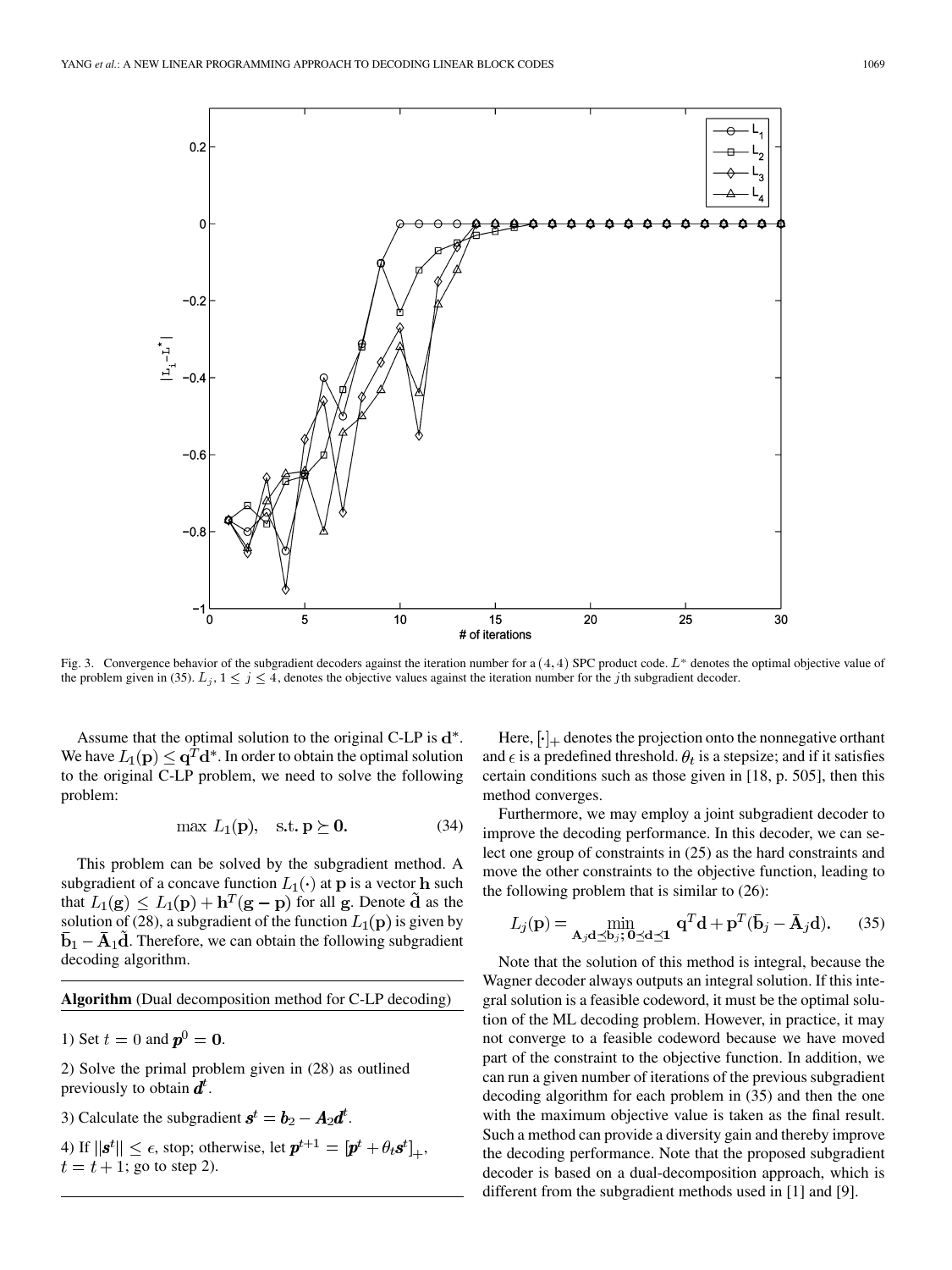

Fig. 4. WER performance of the subgradient decoder with different number of iterations. A  $(5, 2)$  SPC product code is used. The code length is 25 and rate is  $(4, 2)$  $= 0.64$ . The average WER is obtained by counting 100 decoding errors in the simulations.



Fig. 5. WER performance of the subgradient decoder, joint subgradient decoder, the LP decoder, and the corresponding ML lower bound. The number of iterations for subgradient decoders is set as 100. A (5, 2) SPC product code is used. The code length is 25 and rate is  $(\frac{4}{5})^2 = 0.64$ . The average WER is obtained by counting 100 decoding errors in the simulations.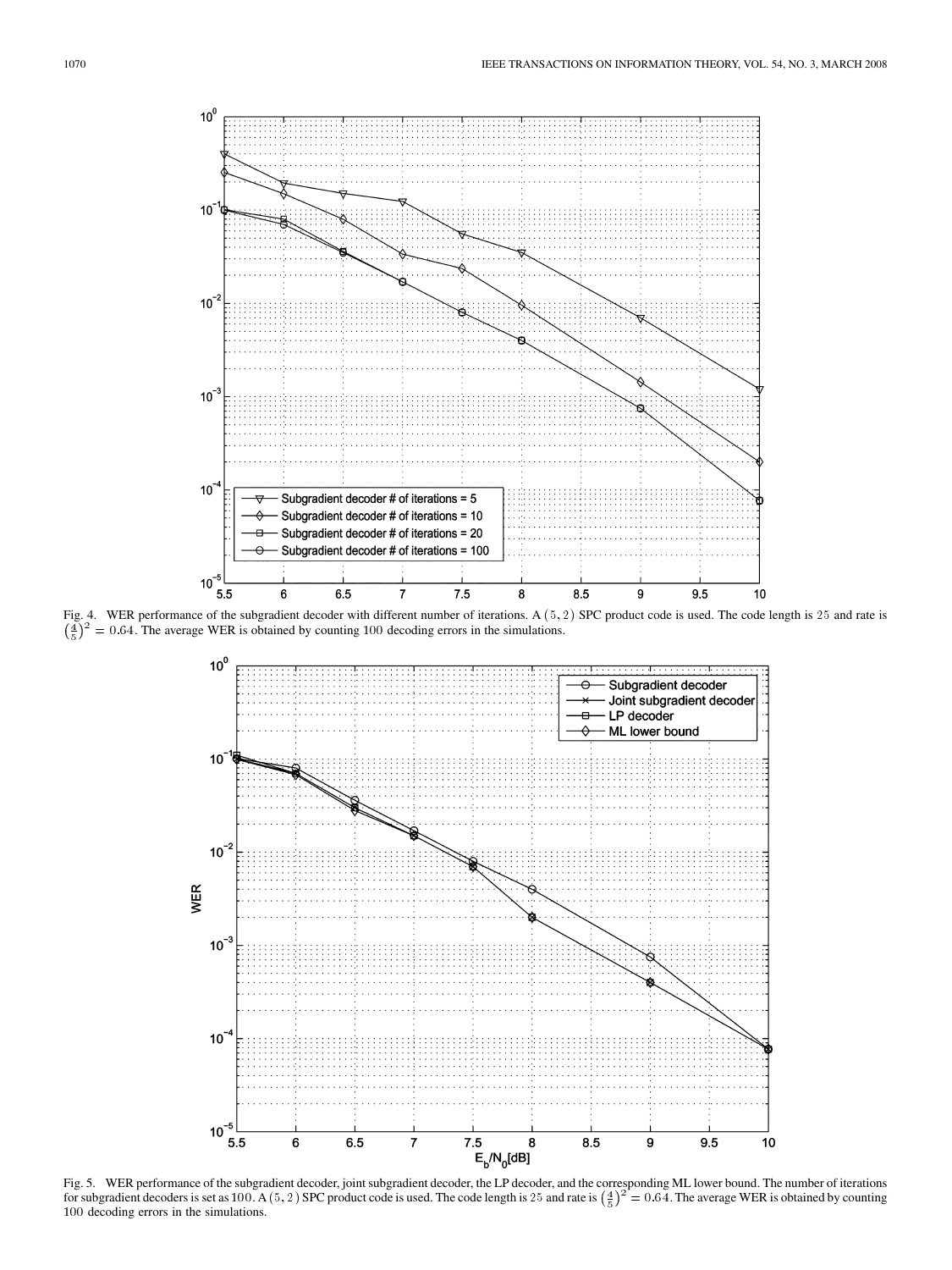

Fig. 6. WER performance of the subgradient decoder, joint subgradient decoder, the LP decoder, and the corresponding ML lower bound. A (4, 4) SPC product code is used. The code length is 256 and rate is ( $\frac{3}{4}$ )<sup>4</sup>  $\approx$ 



Fig. 7. WER performance of the sum–product decoder, subgradient decoder, and joint subgradient decoder. The number of iterations for the sum–product decoder is set as 10. A (10, 3) SPC product code is used. The code lengt counting 100 decoding errors in the simulations.